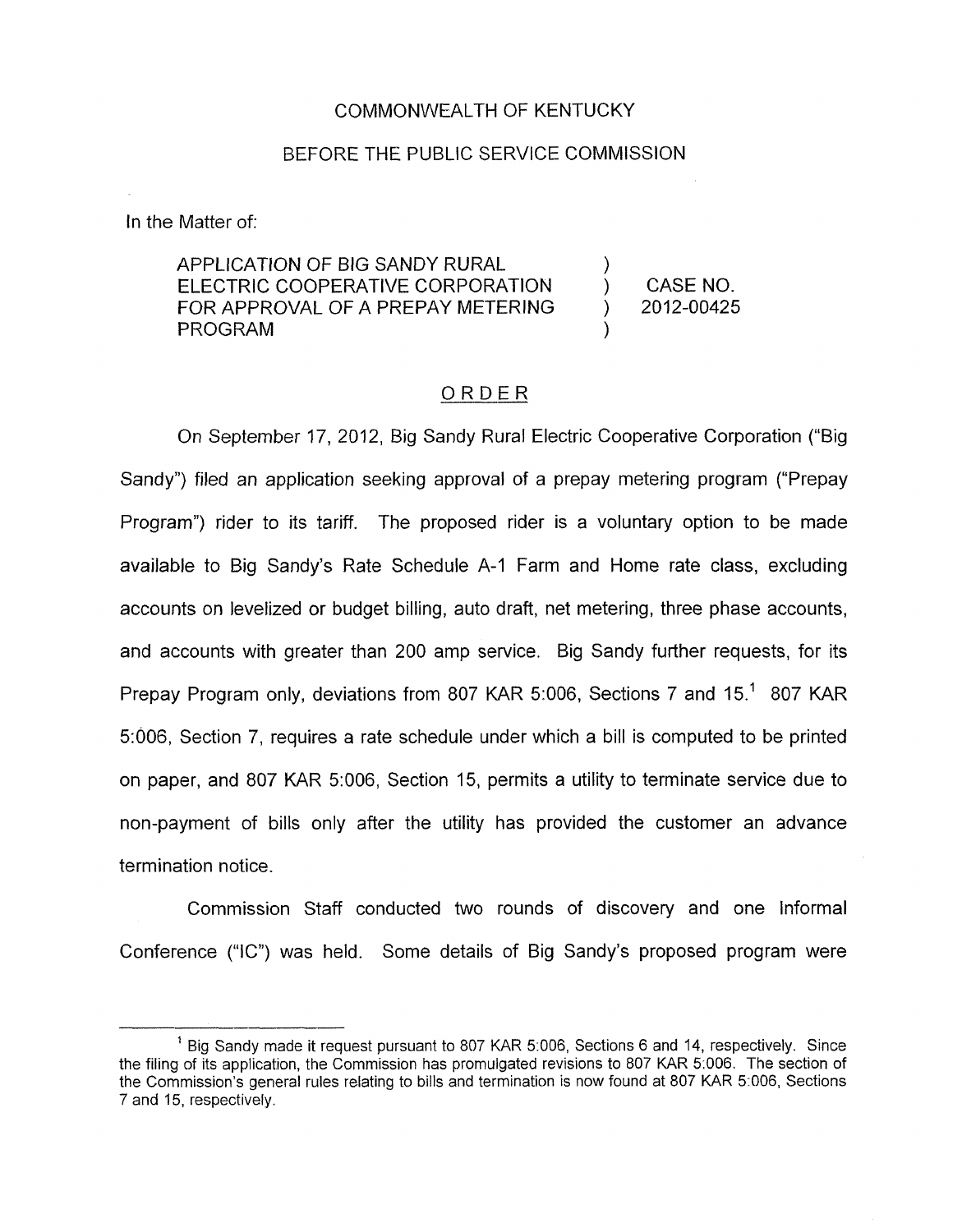slightly modified as a result of the discovery process and those modifications have been reflected in the record. There are no intervenors in the case. The matter now stands submitted to the Commission for a decision.

## **DISCUSSION**

To enroll in the proposed Prepay Program, a customer must complete and sign an Agreement for Participation in the Prepay Program<sup>2</sup> ("Agreement"), which sets out the terms and conditions of the program. The term of the Agreement is for one year; however, Big Sandy's proposed Prepay Program tariff rider states that it will consider exceptions to the one-year requirement based upon the circumstances of the member. To participate, a customer must have the capability to receive electronic communications, including email, text, or automated phone message. The Agreement states that it will be the customer's responsibility to manage his or her own communication devices, including any change in the customer's contact information.

Under the proposed Prepay Program, at the time the prepay account is activated, an initial payment of \$100 will be required. Participants can then apply funds to their account in any amount, or as many times per month, as they choose.

Under the terms of the proposed Prepay Program tariff, the prepay account would not be subject to deposits, late fees, disconnect fees, and reconnect fees, but would still be subject to the returned check charge. Customers having a deposit on their current accounts will have the deposit credited toward any remaining balance on the account before any funds are transferred to the prepay account. If a member elects to enroll an account in prepay, the total amount of any existing payment arrangements

<sup>&</sup>lt;sup>2</sup> Application, Exhibit B.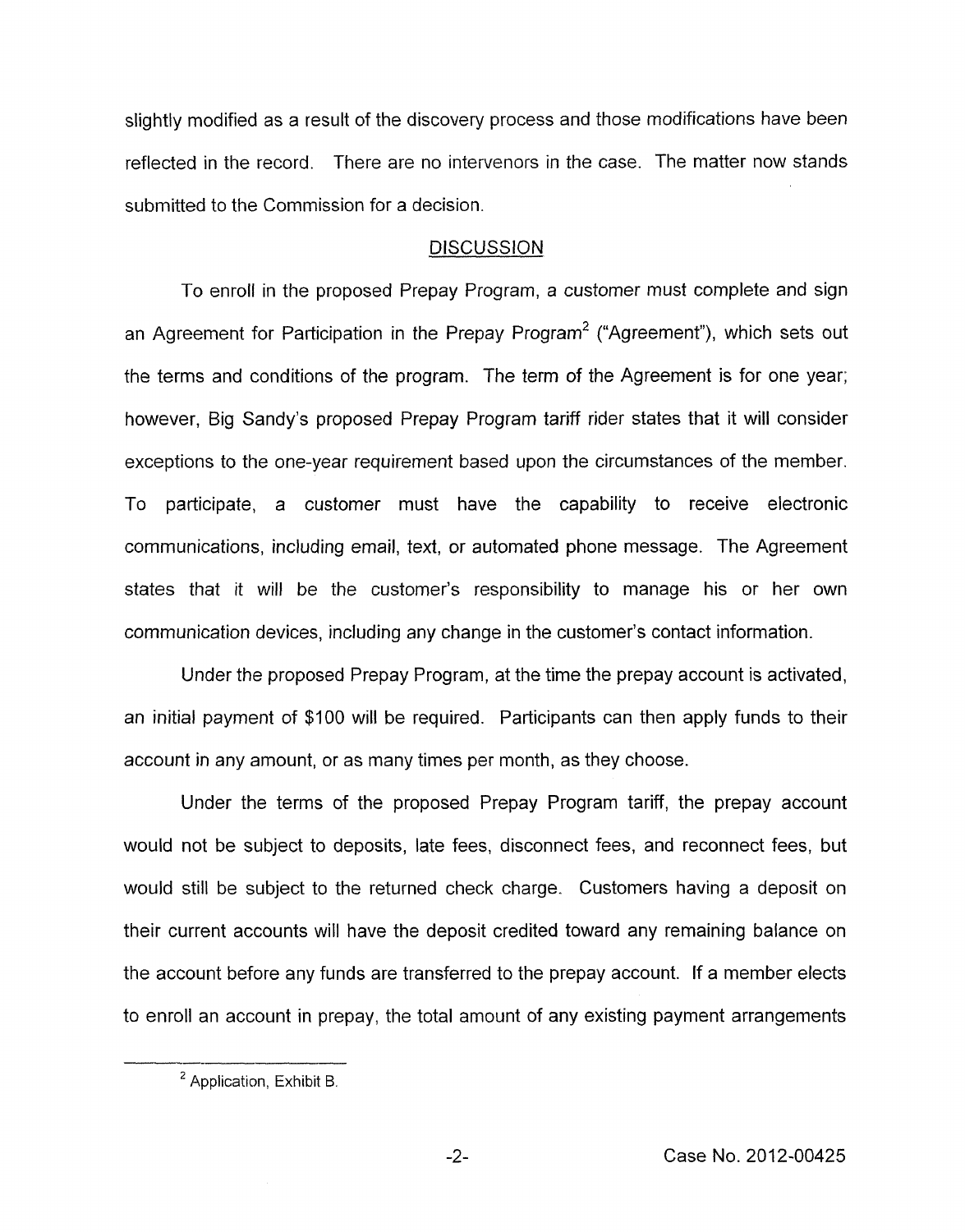will be applied to the account so the full unpaid balance will be reflected in the prepay account. If a member has been disconnected for non-payment, he or she may request to be reconnected and enrolled in the Prepay Program. If the member is unable to pay the outstanding account balance in full, he or she will be offered a payment plan in which future purchases will be split 70/30 until the old debt is retired, with 70 percent of the payments applied to new purchases and 30 percent applied to retirement of the previous balance. Prepay accounts will be updated at least once per day to show the remaining balance in the account. If a meter reading is unavailable, the account will be estimated for that day. The proposed program fee, the customer charge, kWh used, fuel adjustment, environmental surcharge, applicable taxes, franchise fees, and outdoor lights would be prorated daily. When the amount of funds remaining in a prepay account reaches a minimum dollar threshold chosen by the customer, an automated message will be sent to the customer.

Big Sandy states that there are several benefits associated with its proposed Prepay Program, including increased customer satisfaction due to additional choice, lack of a deposit requirement, and increased conservation. Big Sandy indicated that studies show that prepay programs reduce energy consumption up to IO percent, reducing the carbon footprint and providing support to Big Sandy's Demand-Side Management initiatives. Big Sandy further alluded to an expected decrease in its expenses by reducing costs associated with reconnects following disconnects, write-offs of bad debt, and delinquent account collections.

Big Sandy's Prepay Program would be implemented by means of its Customer Information System ("CIS') and its Aclara Automated Meter Infrastructure ("AMI")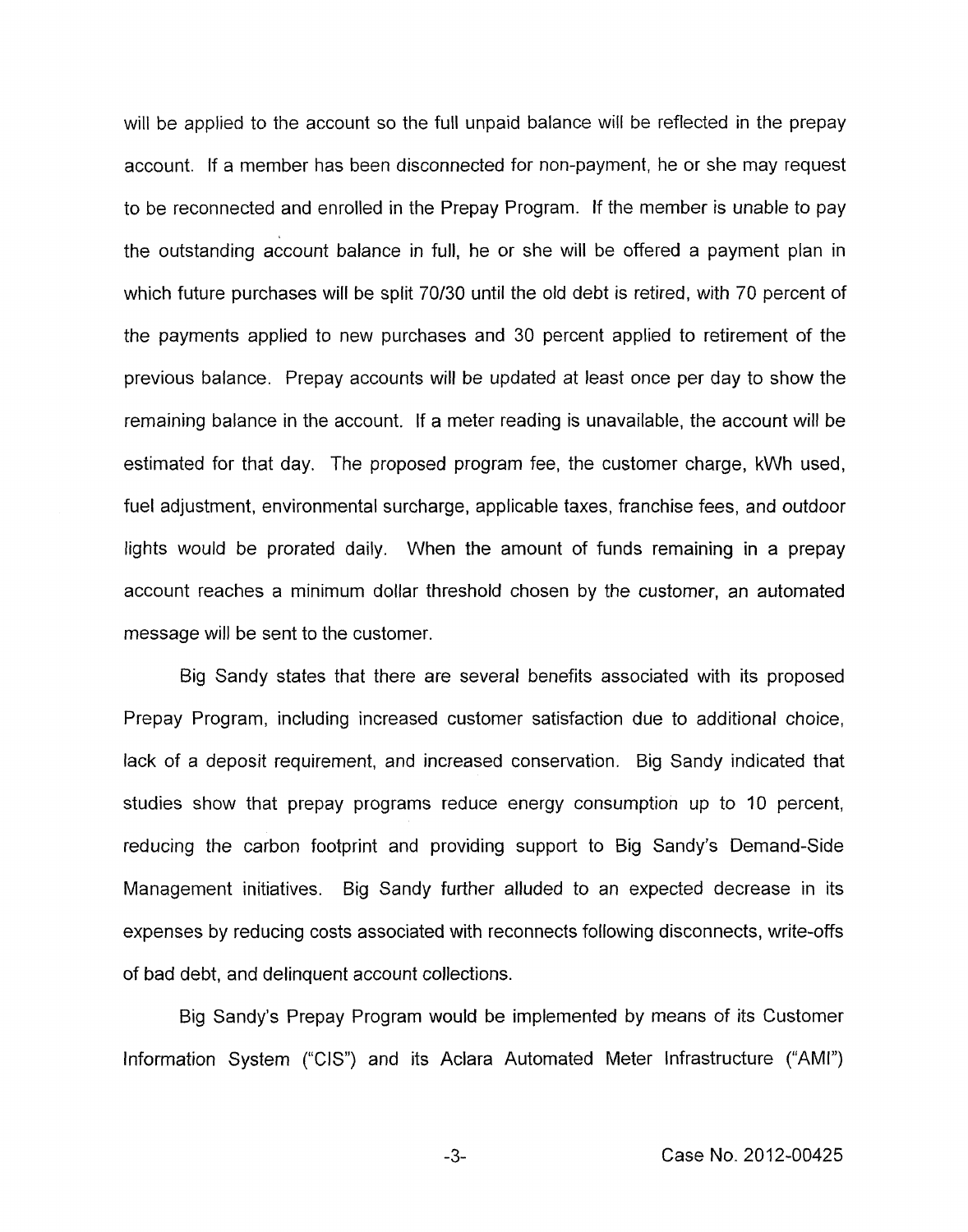system, with an interface provided by Exceleron's Prepaid Account Management System. Big Sandy indicated that it chose the Exceleron software because it is widely used around the country. In response to a request for information, Big Sandy provided a copy of the NRECA, Cooperative Research Network, Prepaid Metering Analytical Report, which indicated that 47 of the 95 cooperative prepayment programs in existence as of June 2012 use Exceleron as their prepayment engine. Big Sandy also favors Exceleron because it interfaces seamlessly with its CIS and AMI systems, and because it provides customer benefits that other providers do not. Big Sandy stated that its current billing system does not interface with the Aclara AMI system for purposes of implementing a prepay system, and stated that Exceleron provided a more economical solution with more robust features (i.e., the ability to send text messages and make automated phone calls).

Big Sandy proposes a monthly program fee of *\$8.86,* which is calculated to recover the equipment costs, installation costs, and program expenses incurred as a result of a member's participation in the Prepay Program, and which imputes projected cost savings expected to be realized at the anticipated level of 500 customers participating. Big Sandy provided justification for the calculation of the program fee in its application, which was supplemented through responses to requests for information and information provided at the IC. The most significant element of cost included in the monthly program fee is the cost of software hosting for the Exceleron software, which *is*  a fixed charge of \$6 per customer per month. Adding the \$6 hosting fee to the other projected expenses of the program produced program-related customer expenses of *\$8.36* per month, with the cost of three transactions per month adding \$3.15 for a total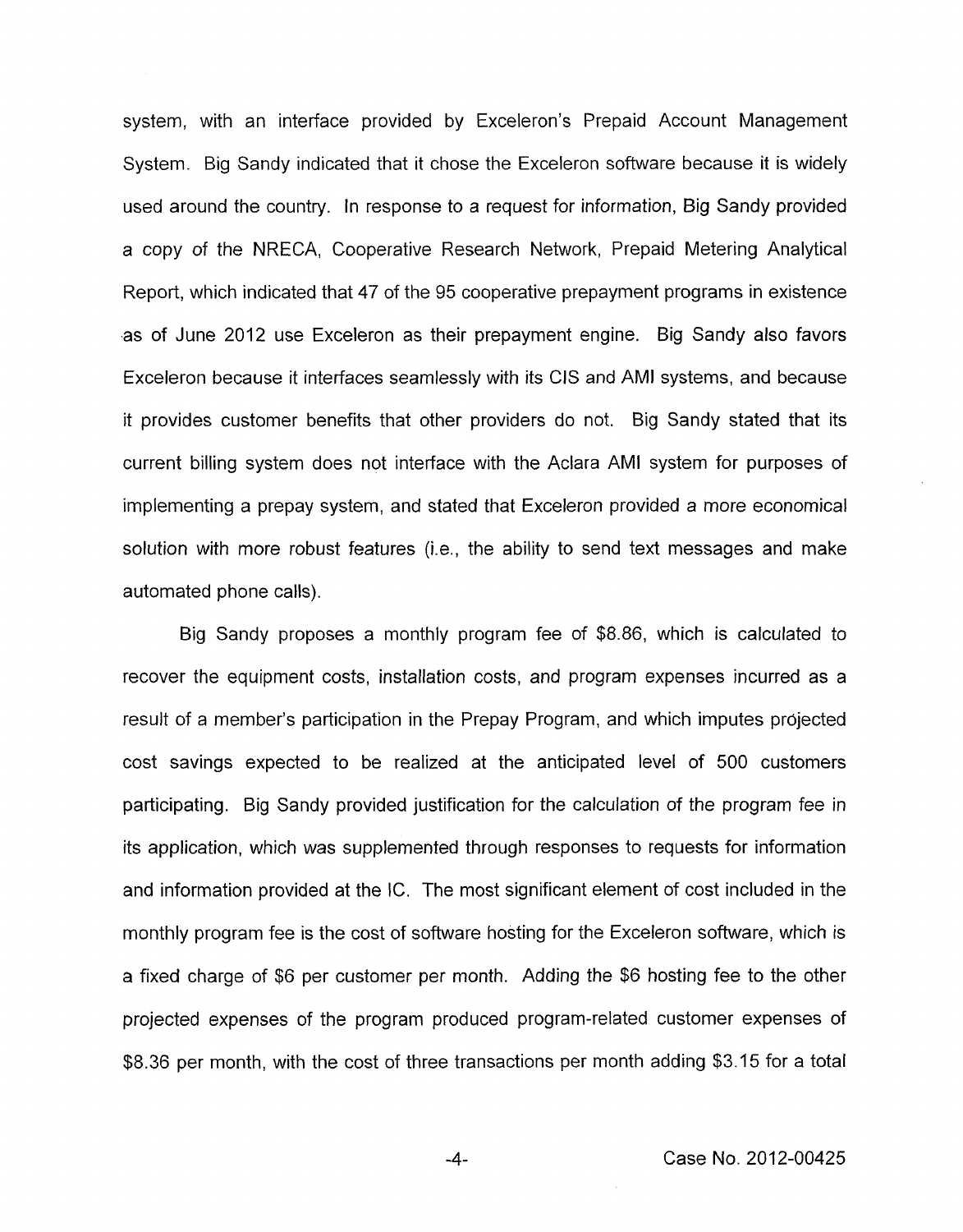of \$1 1.51 projected customer expenses per month. Big Sandy arrived at the proposed \$8.86 per month fee by imputing \$2.65 in net monthly savings associated with the prepay program, and subtracting this amount from projected expenses.

During the IC, Commission Staff inquired whether Big Sandy had considered implementing its Prepay Program on a pilot basis as opposed to establishing it as a permanent feature of its tariff. Big Sandy responded that it had not. As a result of the research it has conducted on the subject, including discussion with other cooperatives in Kentucky and around the country, Big Sandy believes prepay metering will become a permanent feature of cooperative tariff offerings and it is therefore not interested in pursuing it on a pilot basis. Big Sandy also indicated that it believes the program will be beneficial to its customers, that it has diligently researched the reasonableness of its projections, and that it is comfortable with its proposed customer fee.

#### FINDINGS

Based on the evidence of record and being otherwise sufficiently advised, the Commission finds that:

1. Despite Big Sandy's preference for a permanent tariff as opposed to one implemented on a pilot basis, the Commission believes it is reasonable to condition the approval of the Prepay Program subject to Big Sandy agreeing to implement the program as a three-year pilot. Big Sandy's proposed Prepay Program, as modified during the course of this proceeding, should be approved on a pilot basis for three years so that Big Sandy and the Commission can monitor participation and determine if, in the long term, cost savings can reasonably be expected to occur at a level that off-sets costs to the extent Big Sandy projects.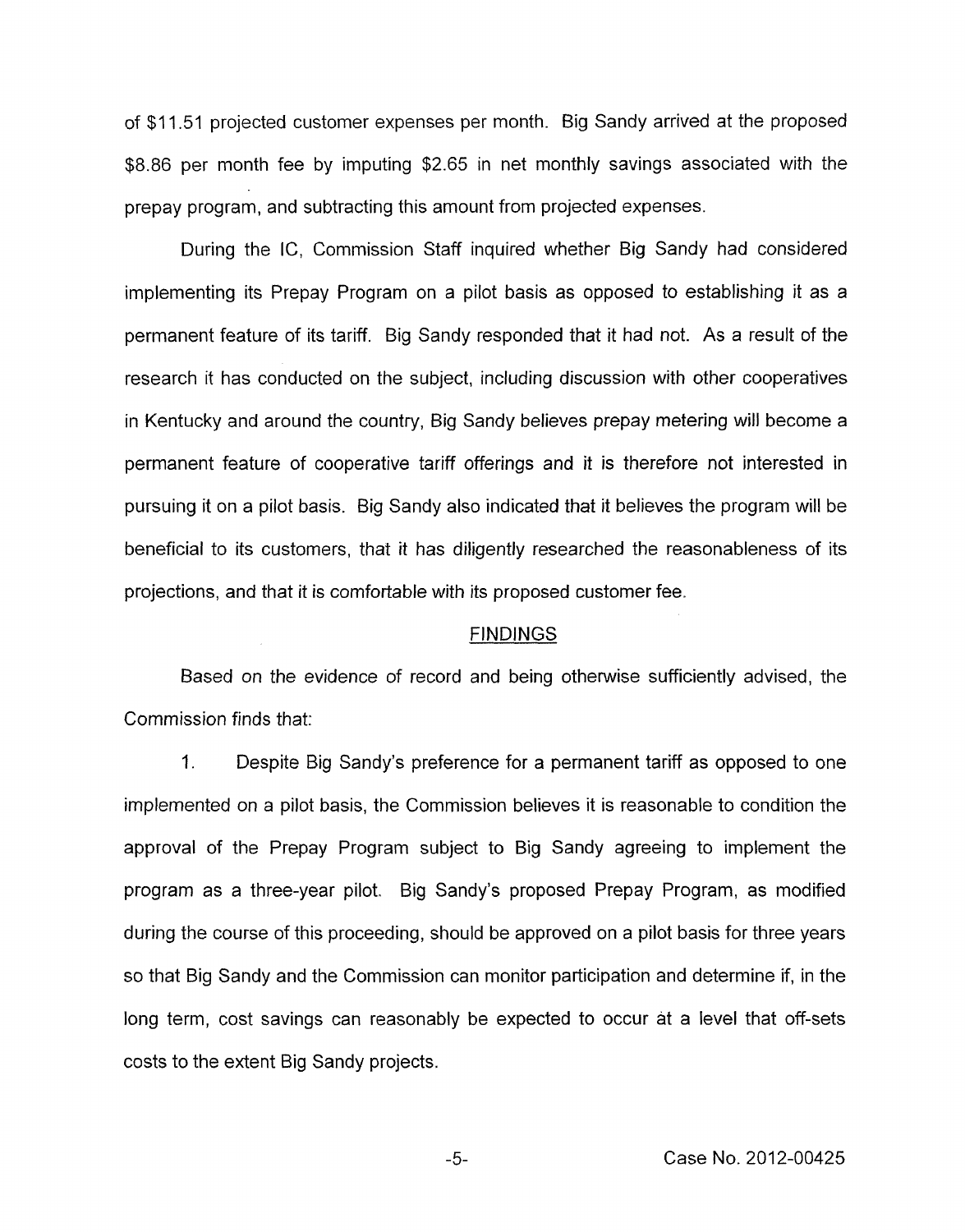2. Big Sandy's request for deviation from 807 KAR 5:006, Sections 7 and 15, for the Prepay Program should be approved.

**3.** Big Sandy should track data and maintain records that, at a minimum, include the type of information identified in the Appendix to this Order. Big Sandy should provide that information to the Commission each year in a report filed along with its Annual Report.

4. No less than six months prior to the end of the three-year period, Big Sandy should file with the Commission either a statement that it will allow the program to terminate at the end of the pilot or a request, in the form of an application, to extend and/or modify the program after the end of the pilot.

IT IS THEREFORE ORDERED that:

1. Big Sandy's proposed Prepay Program, as modified during the course of this proceeding, is approved on a pilot basis for three years to begin on and after the date of this Order, subject to the agreement of Big Sandy.

2. Within 10 days of this Order, Big Sandy shall indicate its acceptance of the pilot status of its program by filing its Prepay Metering Program rider tariff and Agreement for Participation, as modified during the course of this proceeding, showing the date issued and that it was issued by authority of this Order. Big Sandy shall otherwise file within 10 days that it does not intend to implement the Prepay Program.

**3.** Big Sandy shall file a request, which indicates its intention for the pilot Prepay Program beyond the initial three-year term, no later than six months prior to the end of the three-year pilot period.

-6- Case **No.** 2012-00425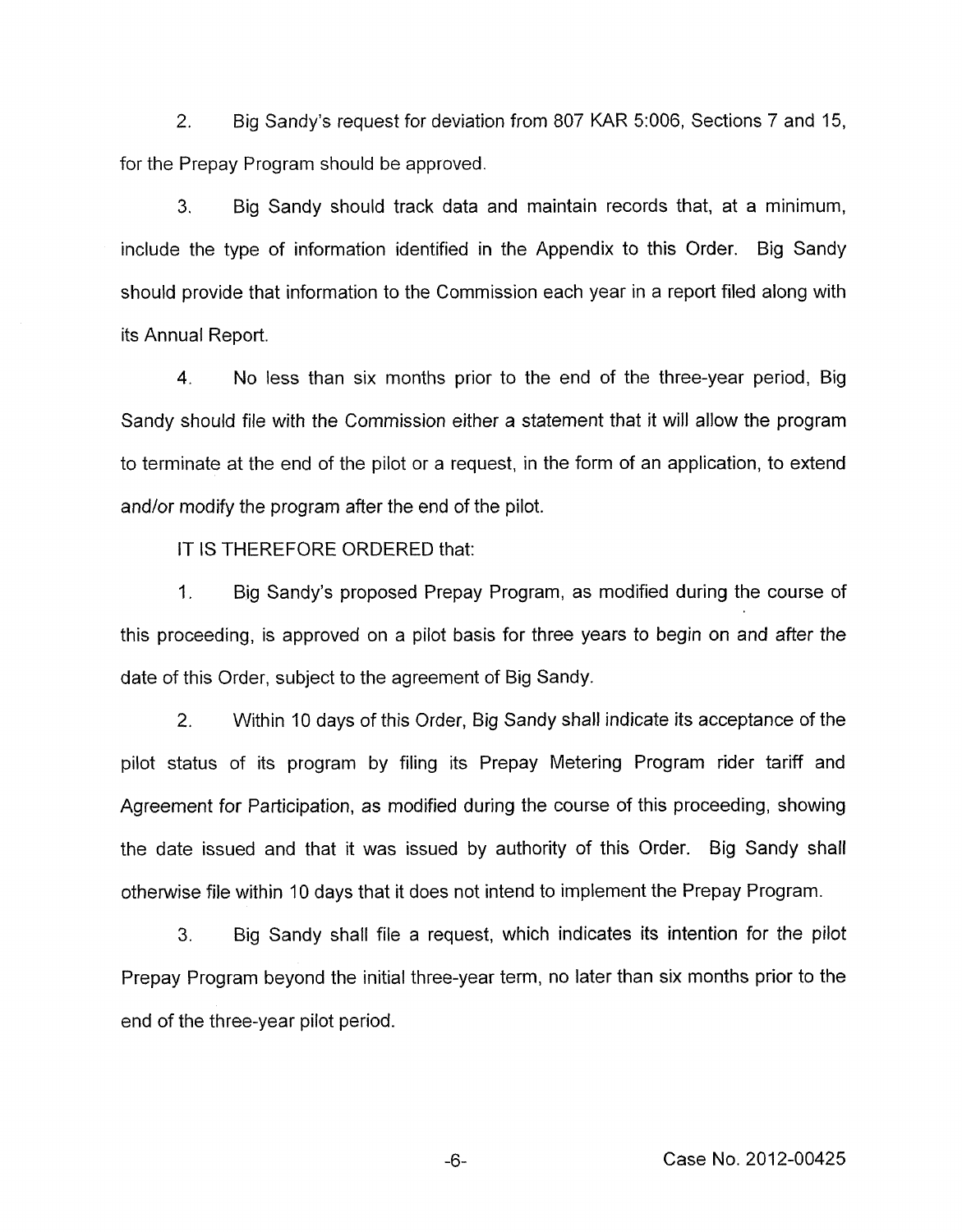4. Big Sandy's request for deviation from 807 KAR 5:006, Sections 7 and 15, for the Prepay Program is approved.

*5.* Big Sandy shall track data and maintain records as required in finding paragraph 3 above, and shall submit the information to the Commission in a supplemental report filed at the time it files its Annual Report.

By the Commission



**ATTEST** Executive Director

Case No. 2012-00425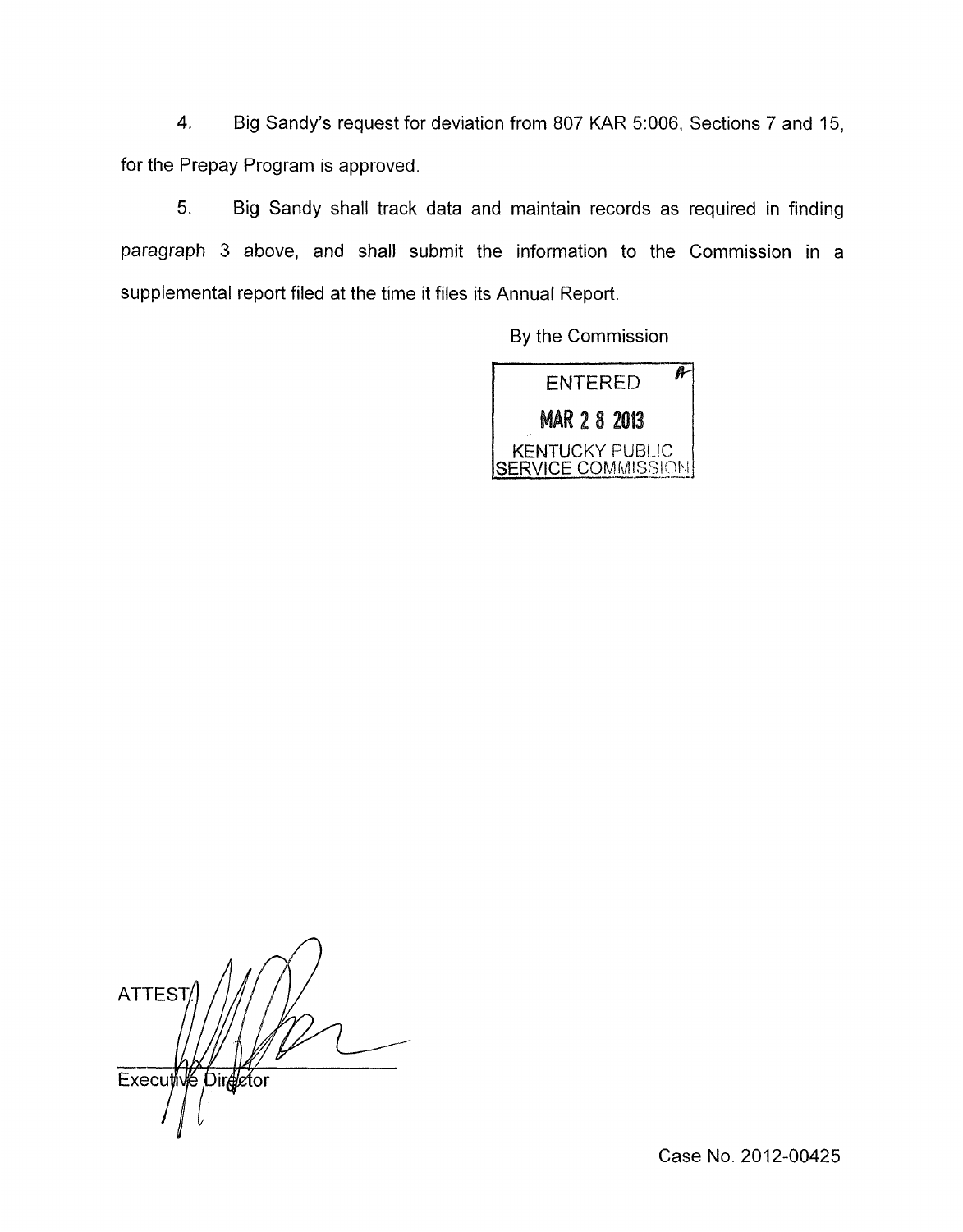## APPENDIX

# APPENDIX TO AN ORDER OF THE KENTUCKY PUBLIC SERVICE COMMISSION IN CASE NO. 2012-00425 DATED MAR 2 8 2013

The information and data to be maintained by Big Sandy, shall, at minimum, address the following issues:

1. The number of participants over the course of the Prepay Program, disaggregated to show how many: (a) remained in the program from the time they enrolled; (b) were terminated from the program (and the reasons for such termination); and (c) voluntarily left the program (and the reasons for leaving).

2. The number of participants whose enrollment resulted from having sought to resolve a past due bill, an arrearage balance, prior service disconnection, or some other service or payment problem.

**3.** The number of participants, by month, who permitted their purchased energy to run down to a negative balance causing their service to be terminated.

4. The number of participants who permitted their purchased energy to run down to a negative balance multiple times, with the numbers disaggregated to show the number with two, three, and four or more such occurrences.

*5.* The number of participants with arrearage balances at the time of enrollment showing the number with arrearages of: (a) \$100 or less; (b) \$101 to \$299; and (c) \$300 or greater.

6. The number of participants that had received disconnect notices at their current residence during the 12 months immediately prior to enrolling in the program.

*7.* For all program participants, the month each participant enrolled in the program, and individual monthly electric usage and bill amounts comparing the month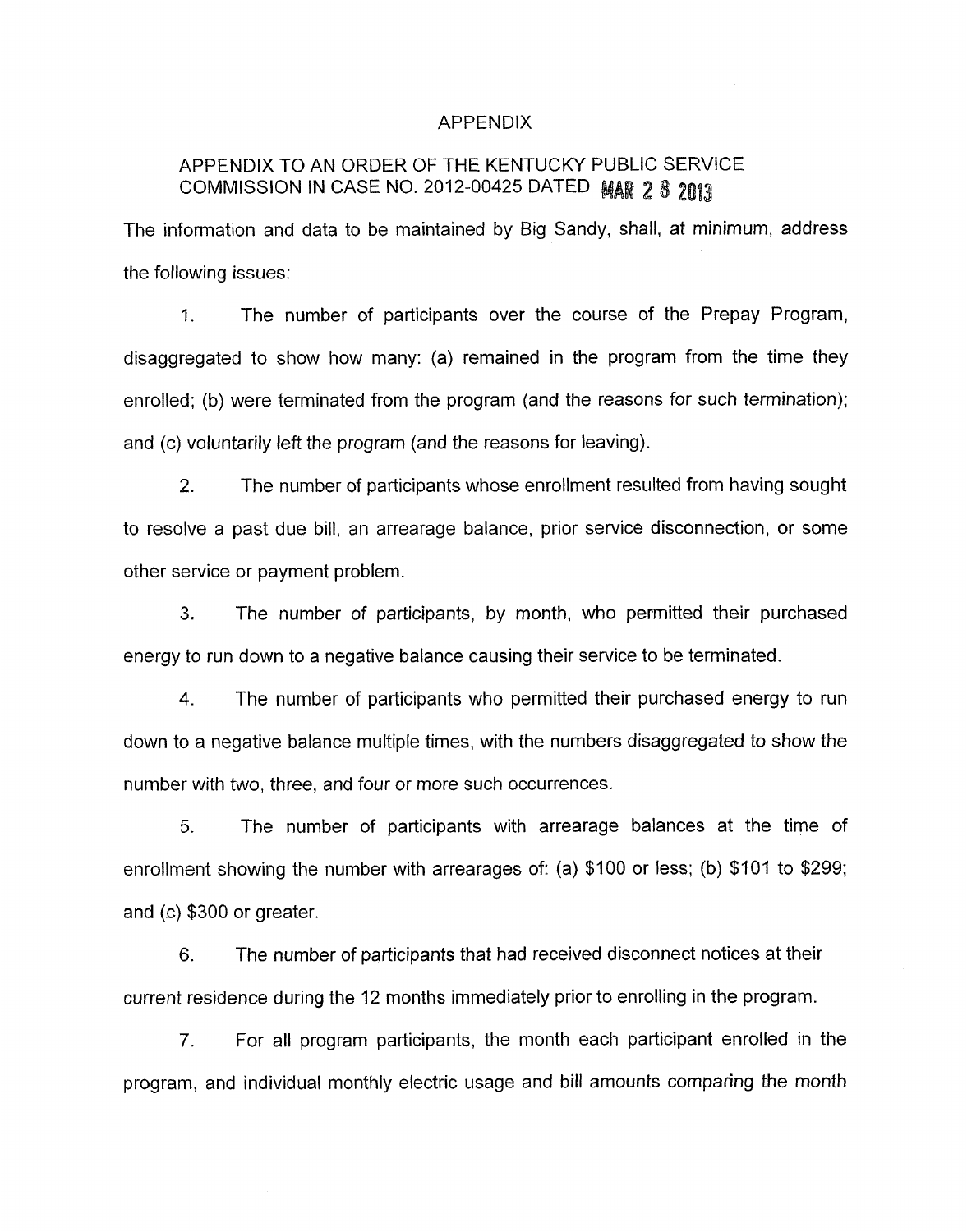in the current year with the same month in the prior year (i.e., March 2013 with March 2012, April 2013 with April 2012, May 2013 with May 2012, etc.)

*8.* Program fee collections, by month, for the time period covered by the report.

9. Program-related cost, by month.

IO. Savings and margin losses realized as a result of the program.